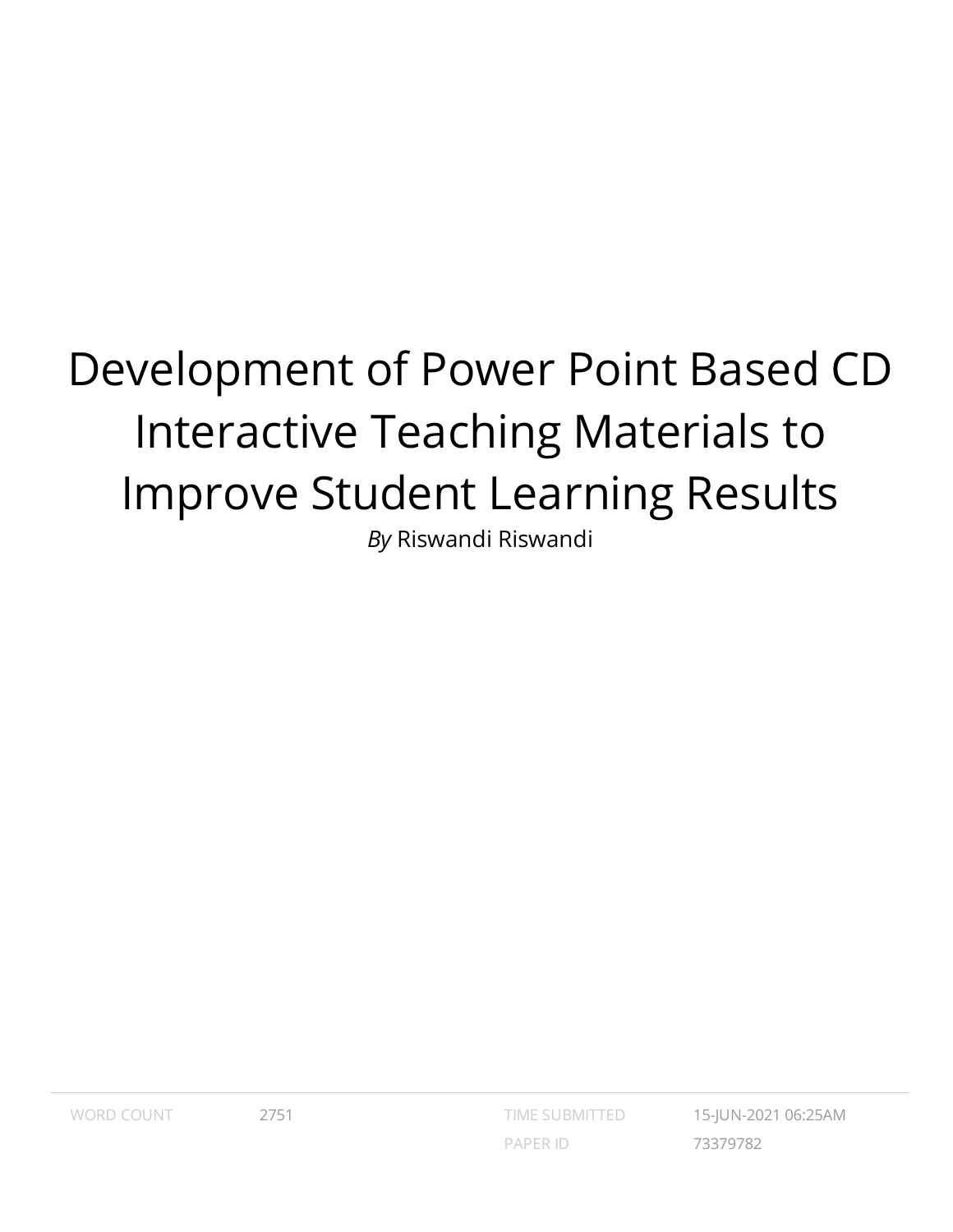# **Development of Power Point Based CD Interactive Teaching Materials to Improve Student Learning Results**

<sup>1</sup>Musdalifa<sup>2</sup>Herpratiwi<sup>3</sup>Riswandi

**Abstract:** The aim of this research is to describe the development of interactive CD learning materials based on power points to improve students' achievement in mastering IPA, especially the topic about the source of energy. The problems occurring in this research, students cannot master the material very well. Students did not have interesting in learning and they just had active in their activities. The research used is research and development. In collecting the data, the researcher had three types, observation, interview, and test. The results showed that the interactive CD learning material that was developed met the requirements in accordance with the steps of development. Media validation results and material validation results are shown with an average score of 79.8% and 87.2% respectively Student responses to interactive learning materials scored 81.75% in small-scale trials while large-scale trials scored 85%. Then the teacher responses scored 71.7% and 80.48%, respectively.

| Date of Submission: 11-12-2019 | Date of acceptance: 26-12-2019 |
|--------------------------------|--------------------------------|

#### Introduction Ι.

Learning science education in schools should p<sub>7</sub> more emphasis on aspects of knowledge, attitudes and skills of various problems that exist around students. In the teaching and learning process, the media is used to facilitate teaching and learning communication. To expedite the learning process towards a better direction, it is very necessary that the media to assist in the learning process. In line with that according to Sudjana (2009: 2) states that the reasons for lea4 ing media can support the learning process of students regarding the benefits of teaching media include: (a) teaching will attract more attention of students so that it can foster motivation to learn, (b) teaching material will be more clearer and better understood by students, so students are able to master the teaching objectives.

Based on observations conducted on Monday, February 26, 2018 in class IV Pahoman 2 Primary School, Bandar Lampung on science subjects, the learning process is still conducted conventionally without the support of the media. This causes students to tend to feel bored during the learning process so that the impact on student learning outcomes is low or under KKM from the learning outcomes obtained are still  $\pm$  70% of students have not been completed. The limitation of supporting media results in the learning process of students not being optimal and not attracting students' attention. In this regard, to improve the learning process that is expected to improve learning outcomes, we need an attractive media to foster enthusiasm, interest, and activate students in the process of teaching and learning activities in the classroom. One alternative to overcoming this problem is to us<sup>15</sup> wer Point-based interactive CD teaching materials.

Media as a tool in the teaching and learning process, therefore teachers are required to be able to use media in learning. In line with that according to Arsyad (2015: 193), "Microsoft Power Point is one of the applications used by people or educators in presenting teaching materials, reports, and their work". With the help of power point media, a teacher can present teaching material to students so that students can more easily transfer their knowledge through presentations given by a teacher to their students in class. Besides making it easier for a teacher to master the class and help students to stay focused with what is explained by a teacher. For computer users, Microsoft Power Point is an application that is commonly  $\sigma$  d in its activities, especially at presentations. Microsoft Power Point is a software the 6 will help in arranging an effective, professional, and also easy presentation. Microsoft Power Point will help an idea become more interesting and clear its purpose if presented. Microsoft Power Point will help in combining all media elements such as text, images, sound and even video and animation so that it becomes an interesting to media.

Teaching materials used in learning must be interactive so that there is a special attraction to media. In line with that according to Prastowo, (2015: 328), the word "interactive" implies mutual action or interrelation or active mutual. Thus, interactive teaching materials can be interpreted as active teaching materials, meaning that they are designed so that they can carry out a command back to the user to tarry out an activity. Based on the problems that have been raised, the general problem in this study is how the results of the development of interactive CD-based teaching materials Power Point to improve learning outcomes? The specific problems in this study are: 1) How is the development of interactive Power Point based CD teaching

DOI: 10.9790/7388-0906052225

www.iosrjournals.org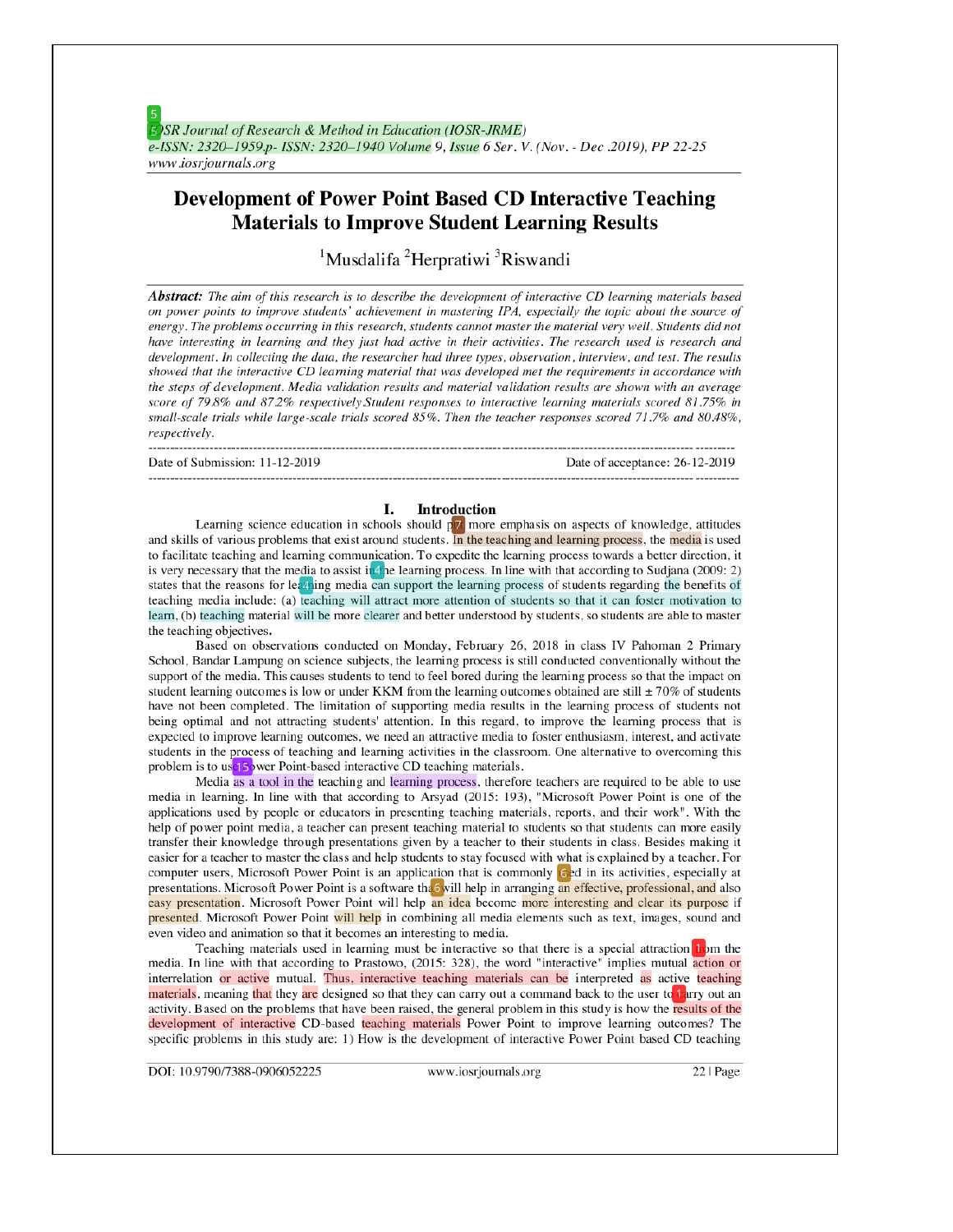#### Development of Power Point Based CD Interactive Teaching Materials to Improve..

matrials? 2) Is the development of Power Point based interactive CD learning materials feasible? 3) How big is the student learning outcomes after using Po<sup>3</sup> er Point based interactive CD teaching materials? 4) What is the response of students after using Power Point based interactive CD teaching materials?

The general objective in this research is to describe the results of the development of interactive Power Point based CD learning  $n^2$  crials to improve learning outcomes. Specifically the objectives in this study are as follows: 1) Producing the development of interactive Power Point based CD learning materials 2) Testing t feasibility of developing interactive Power Point based CD learning materials is feasible 3) Knowing how much student learning outcomes after using Power interactive CD based teaching materials Point 4) Determine student responses after using Power Point-based interactive CD teaching materials.

Learning media are all components of the student learning environment that are used by instructors so that learning takes place more effectively. So that the message or information can be in the form of knowledge, expertise, ideas, experiences and so on when the process of delivering information from the teacher to students can run smoothly. Power Point is a presentation application program developed by Microsoft Corporation. Like other presentation processing software, Power Point can position text objects, graphics, video, sound, and other objects on one or several individual pages called "slides". In line with that according to Arsyad (2015: 193), "Microsoft Power Point is one of the applications used by people in presenting teaching materials or reports, their work or status". By using Microsoft Office Power Point we can design stunning visual presentations using text, graphics, photos, animations, videos, and so on.

According to the Great Indonesian Dictionary of Nurhairunnisah(2017: 32), the word "interactive" implies mutual action or interrelation or mutual active. Thus, interactive teaching materials can be interpreted as active teaching materials, meaning that they are designed to be able to carry out instructions to the user out an activity. So, this teaching material is not like printed teaching materials or models which are only passive 11d cannot exercise control over its users. In this interactive teaching material, the user (learners) engages in a two-way interaction with the teaching material being studied.

Furthermore, according to the Guidelines for Bibliographic Description of Interactive Multimedia in the General Guidelines for the Development of Teaching Materials, Minggiarti(2013: 329), "Interactive teaching materials are a combination of two or more media (audio, text, graphics, images and video) which users are manipulated to controlling the commands and or natural behavior of a presentation ". Nowadays, many people have started to use interactive teaching materials, because besides being interesting, these teaching materials also make it easier for users to learn the material. In preparing interactive teaching materials, adequate supporting knowledge and skills are needed, especially in operating equipment, such as computers, cameras, videos and photo cameras.

Interactive teaching materials are teaching materials the teaching several learning media (audio, video, text, or graphics) that are interactive to control an order or the natural behavior of a presentation. Thus, there is two-way relationship between teaching materials and users. So, if the learning process is carried out using teaching materials like this, students can be encouraged to be active.

According to Nataliani (2014: 334), the steps for the preparation and development of interactive teaching materials are as follows: a). First, the title is derived from **basic** competencies or subject matter according to the size of the material. Basic competence contains a number of abilities that students must have in certain subjects as a reference for compiling competency indicators. While the main material, namely a number of key information, knowledge, skills or values arranged in such a way by educators so that students master the competencies that have been set. b). Second, learning instructions are written clearly so that students are easy to use. c). Third, supporting information is explained clearly, densely and attractively in written form or still and moving images. d. Fourth, assignments the written in interactive programs. e. Fifth, assessment can be done on the work  $\alpha$ <sup>3</sup> assignments given at the end of learning, which can be seen by educators through computers. f. Sixth, use various learning resources that can enrich the material, for example books, magazines, internet and research journals as material for creating interactive teaching programs.

#### П.

#### Method

Design of research used is a research and development  $(R&D)$  research design following the Sukmadinanta design (2015: 169). Because interactive learning media is a tool in the learning process, to evaluate the learning process, what is developed is non-test. The step of interactive media development is preceded by a needs analysis followed by determining SK, KD and Story Board, SD Learning Development SD Learning Media and expert studies, Development of Draft II, limited trials, limited trials, field trials, analysis of trial result14 and production Interactive CD.

The type of  $\sqrt{2}$  a to be collected is qualitative data and quantitative data. Sugiyono (2014) qualitative data are inputs from media experts and material experts as well as quantitative data in the form of students' response scores (coding scores). Data analysis method is done by using mix-method design triangulation that is by analyzing simultaneously from qualitative and quantitative data as well as combined data. Then use the

DOI: 10.9790/7388-0906052225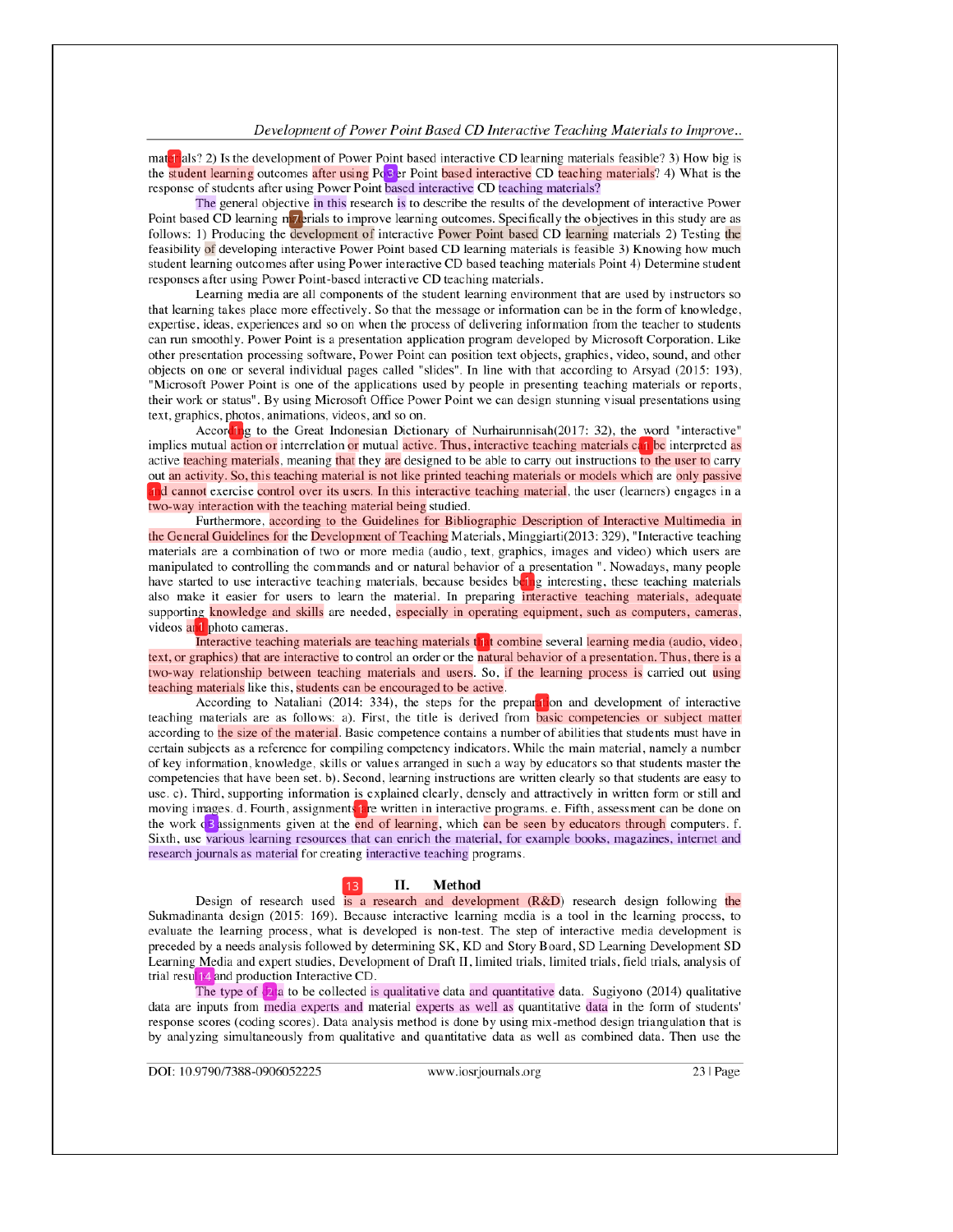#### Development of Power Point Based CD Interactive Teaching Materials to Improve..

results of the analysis to understand the research problem. The basis of this data analysis design is the lack of one type  $\sigma$ <sup>3</sup> data to be supplemented by other types of data. Quantitative tests were conducted statistically to determine the validity and reliability of teaching materials based on interactive Power Point CDs. Succes criteria for development Assessment of learning activities is  $\geq 80\%$ , Assessment of student and teacher responses is  $\geq 80\%$ . Teaching Materials have a readability level that is easy to understand (readability coefficient > 0.3) and easy to use, Standards of achievement of learning objectives namely the acquisition of individual scores  $\geq 65$  and the percentage of completeness classically is  $\geq 85\%$  of students have achieved a score  $\geq 65$ .

#### Ш. **Result and Discussion**

Development of teaching materials based on interactive Power Point CDs is carried out with development procedures through 7 stages namely: needs analysis, determination of SK, KD and Flowchart, development of elementary learning and elementary learning media, expert studies, field test / implementation stages, analysis of trial results, and interactive CD products. The development of Microsoft Office Power Point learning media on social studies subjects is based on needs analysis. Information gathering is done by analyzing problems and material through field surveys, then proceed with the preparation of draft products. The 12 elopment of teaching materials based on interactive Power Point CDs is feasible to be used based on the results of the validation of the material experts and media experts as the basis for revising the media from aspects of learning, content aspects, aspects of appearance and programming aspects. The results of the experts' validation are used as benchmarks for the appropriateness of learning media to be tested in the field.

The development of teaching materials based on interactive Power Point CDs is feasible to be used 10 based on the res<sup>11</sup> of the validation of the material expert and the media expert as the basis for revising the media from the learning aspect, the content aspect, the display aspect and the programming aspect. The results of the 2 sperts' validation are used as benchmarks for the appropriateness of learning media to be tested in the field. The percentage of the results of the feasibility  $\frac{1}{2}$  essment of the material experts included very feasible criteria, namely with an average percentage of 79.8%. The percentage of the results of the feasibili of the media experts included the very feasible criteria, namely with an average percentage of 87.2%. Student learning outcomes after using Power Point interactive CD-based teaching materials in limited trials conducted on Grade IV students of SDN 3 Bandar Lampung, in large-scale trials conducted on students in grade IV Pahoman, held on Monday, March 12, 2018. Data The research findings are grouped based on students learning by using 2 wer Point interactive CD-based teaching materials.

The percentage of the results of the feasibility assessment of  $\mathbf{u}_e$  media experts included the very feasible criteria, namely with an average percentage of 87.2%. How much student learning outcomes after using Power Point-based interactive CD teaching materials in a limited trial was conducted on grade IV students of SDN 3 Bandar Lampung, held on Tuesday, March 6, 2018. The research findings data are grouped based on students learning by using Power Point interactive CD-based teaching materials. Student responses after using interactive CD-based teaching materials Power Point teacher responses to interactive CD teaching materials outline shows that the teaching materials used are good. This can be seen from the results 9<sup>f</sup> small-scale trials obtained by the teacher's response of 71.7% while in large-scale trials obtained by 80.48%. Student responses to interactive CD teaching materials on small-scale trials obtained 81.75%. Whereas in large-scale trials obtained 85%. This shows that students' responses to interactive CD teaching materials are included in the criteria very well.

#### 8 IV.  $\overline{\mathbf{C}}$ onclusion

Based on the results of research and discussion, it can be concluded research conclusions as follow

- 1. Planning the development of learning media begins with the determination of competency standards, basic competencies, indicators of learning achievement, and learning strategies to be carried out. The subject matter mentioned is packaged into Microsoft Office Power Point learning media. Learning media is developed with the program language used in the form of commands in Hyperlinks, so that its use is integrated according to the order arranged in the slide.
- 2. Learning media interactive teaching materials material development of production technology, communication and transportation is very feasible as a medium of learning according to media experts and material experts. The percentage of eligibility scores obtained in detail is explained as follows:
	- Percentage of eligibility based on expert judgment on the material: the percentage of eligibility based on the evaluation of material experts obtained 79.8% included in the very feasible category, and the percentage of eligibility based on the assessment of the media expert obtained 87.2% included in the feasible category.

DOI: 10.9790/7388-0906052225

www.iosrjournals.org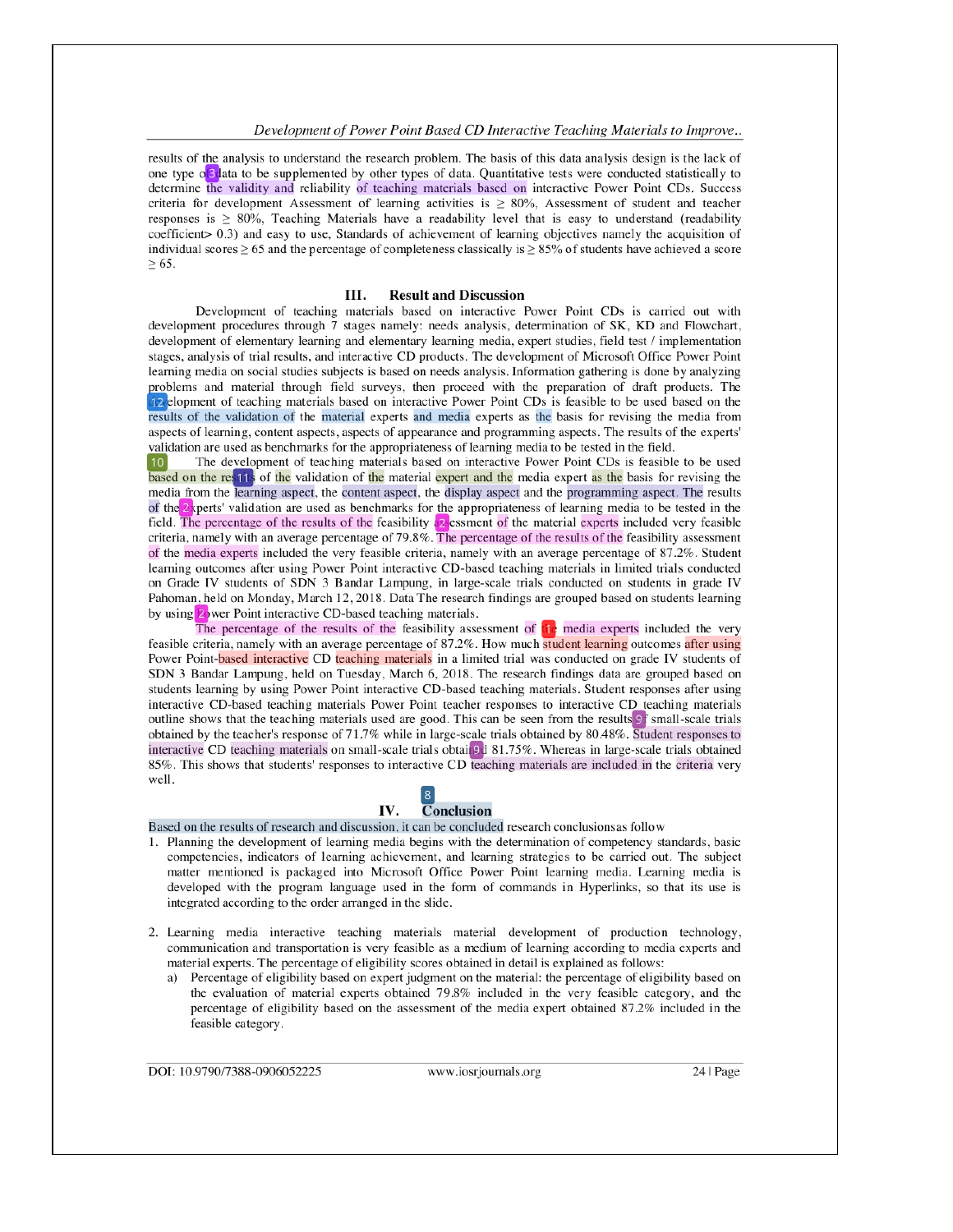## Development of Power Point Based CD Interactive Teaching Materials to Improve..

b) Teaching material interactive CD material development of production technology, communication and transportation can improve student learning outcomes. This can be seen from the score obtained by 63% of students in small-scale trials fulfilling the minimum completeness criteria (KKM  $\geq$  75). While the scores obtained in the large-scale trial that is equal to 100% remaining have met the minimum completeness criteria (KKM  $\geq$  75).

## References

- $[1]$ . Arsyad, A. 2015. Media Pembelajaran. Jakarta: PT RajaGrafindoPersada.
- Minggiarti. 2013. "Pengembangan Media CD InteraktifUntuk Mata PelajaranGeografiKelas X DenganTemaHidrosfer Dan  $[2]$ . DampaknyaterhadapKehidupan di MukaBumi Di SMA Negeri 1 WidangTuban". JurnalUniversitasNegeri Surabaya.
- Munir. 2013. Multimedia Konsep& AplikasidalamPendidikan. Bandung: Alfabeta.  $[3].$ Nataliani, dkk. 2014. Pengembangan Multimedia Pembelajaran Mata Pelajaran IPS Kelas VII Semester Genap di SMP Negeri 2  $[4].$
- Tegallalang. Journal EdutechUniversitasPendidikanGaneshaJurusanTeknologiPendidikan, 2 (1).  $[5]$ . Nurhairunnisah. 2017. PengembanganBahan Ajar InteraktifUntukMeningkatkanmemahamanKonsepMatematikaPadaSiswa SMA
- Kelas X. https://eprints.uny.ac.id/53149/1/tesis-nurhairunnisah-15707251028.pdf  $[6]$ . Prastowo, A. 2015. PanduanKreatifMembuatBahan Ajar Inovatif. Yogyakarta: DIVA PRESS.
- $[7].$ Sugiyono. 2014. MetodePenelitianKuantitatifKualitatifdan R & D. Bandung: Alfabeta.
- Wulandari, dkk. 2013. "Pengembangan CD InteraktifPembelajaran IPA TerpaduTemaEnergiDalamKehidupanUntukSiswa SMP".  $[8]$ . UnnesScience Education Journal.

Musdalifa. " Development of Power Point Based CD Interactive Teaching Materials to Improve Student Learning Results." IOSR Journal of Research & Method in Education (IOSR-JRME), vol. 9, no. 6, 2019, pp. 22-25.

DOI: 10.9790/7388-0906052225

www.iosrjournals.org

25 | Page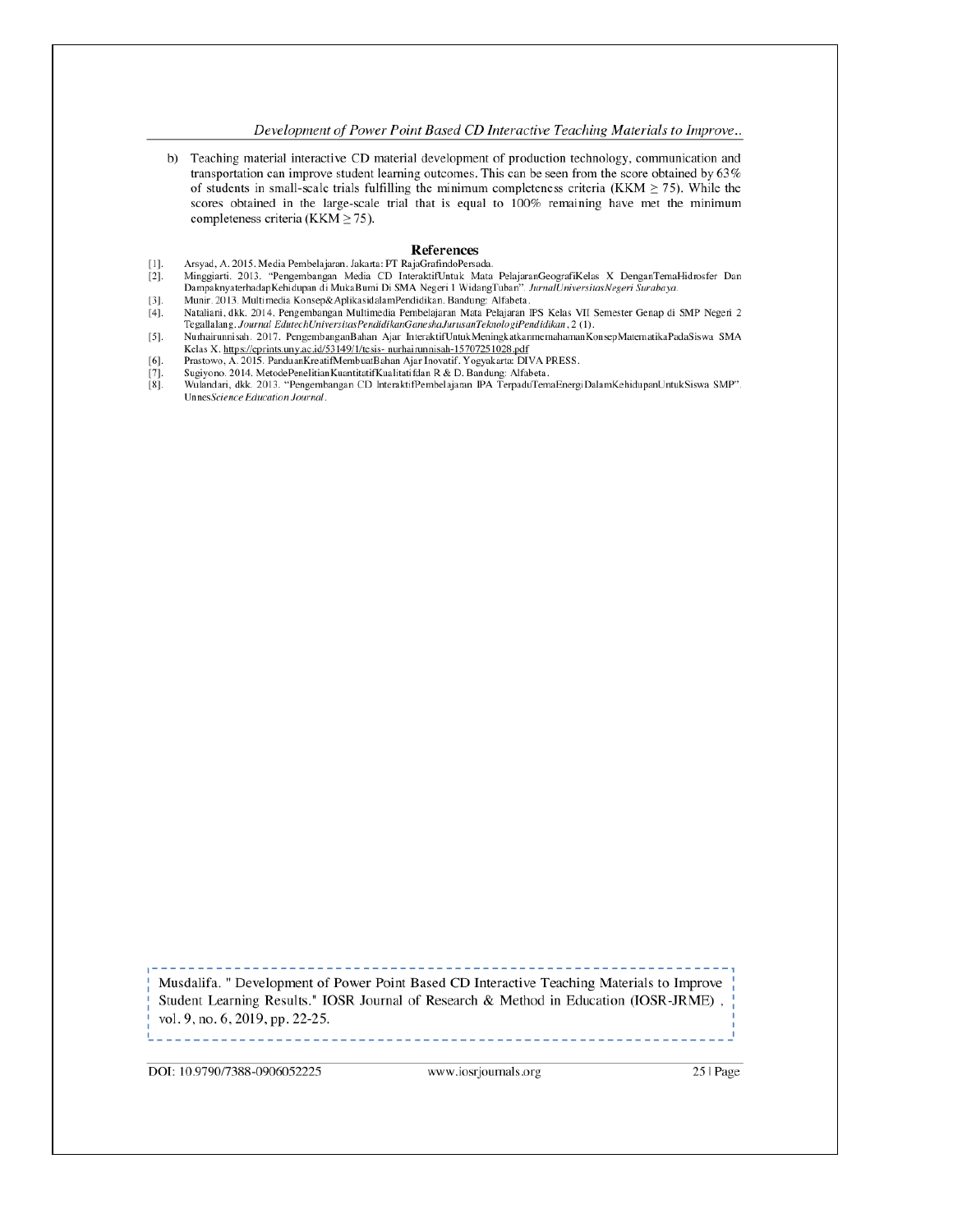# Development of Power Point Based CD Interactive Teaching Materials to Improve Student Learning Results

ORIGINALITY REPORT

| <b>PRIMARY SOURCES</b> |                                                                                                                                                                                                                                 |                  |
|------------------------|---------------------------------------------------------------------------------------------------------------------------------------------------------------------------------------------------------------------------------|------------------|
|                        | etheses.uin-malang.ac.id<br>Internet                                                                                                                                                                                            | 197 words $-7\%$ |
| 2                      | garuda.ristekbrin.go.id<br>Internet                                                                                                                                                                                             | 37 words $-1\%$  |
| 3                      | online-journals.org<br>Internet                                                                                                                                                                                                 | 36 words $-1\%$  |
| $\overline{4}$         | Fanny Rahmatina Rahim, Dea Stevani Suherman,<br>Arief Muttaqiin. "Exploring the effectiveness of e-<br>book for students on learning material: a literature review",<br>Journal of Physics: Conference Series, 2020<br>Crossref | 26 words $-1\%$  |
|                        | iosrjournals.org<br>Internet                                                                                                                                                                                                    | 19 words $-1$    |
| 6                      | Ni Dewi Eka Suwaryaningrat. "Cognitive<br>Development for Preschooler 4-5 Year Olds by Using<br>PowerPoint Audio-Visual Media on ECE Students", Society, 2020<br>Crossref                                                       | 17 words $-1\%$  |
|                        | S Kartikawati, S Nita. "The analysis interaction of<br>learning media electronic circuits based on livewire<br>software to improve study result and creative thinking", Journal<br>of Physics: Conference Series, 2019          | 15 words $-1\%$  |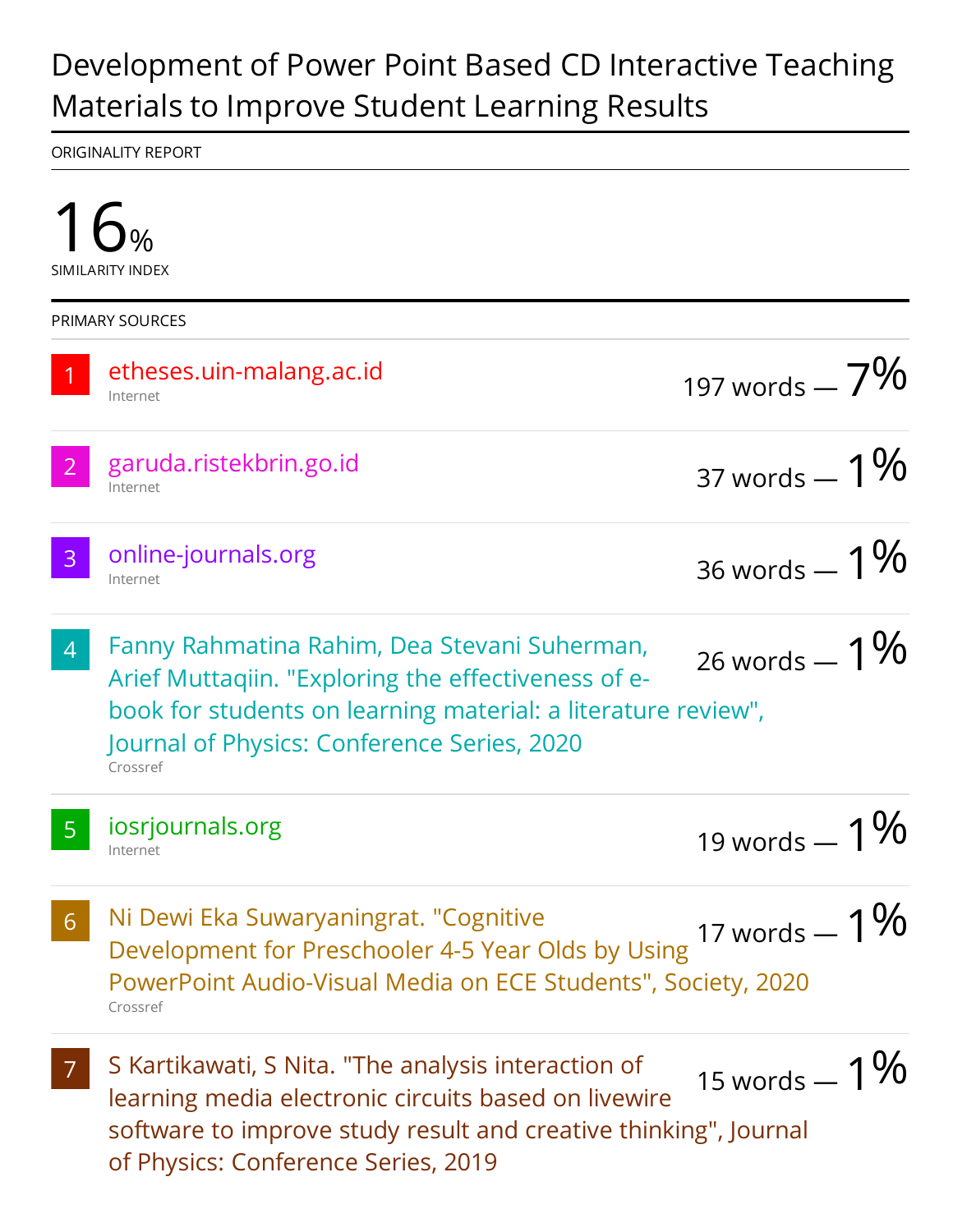- 8 Robby Wijaya, Indra Febrianto, Heny Kusdiyanti. "Blended Learning Between Team Games Tournament (TGT) And Web-Based Module as an Effort To Improve The Achievement Of Student Competency In Automotive Departement", Proceedings of the 4th International Conference on Learning Innovation and Quality Education, 2020 Crossref 13 words  $-$  < 1 $%$
- 9 Sri Wahyuni, Erman Erman, Setya Sudikan, Budi Jatmiko. "Edmodo-Based Interactive Teaching Materials as an Alternative Media for Science Learning to Improve Critical Thinking Skills of Junior High School Students", International Journal of Interactive Mobile Technologies (iJIM), 2020 Crossref 12 words  $-$  < 1 $%$
- 10 A A Anggraeni, D Nurtriyanti, W Rinawati, D E Murniati. "Developing video for agriculture product processing course in the subject of garlic snack production", Journal of Physics: Conference Series, 2020 Crossref 11 words  $-$  < 1%
- 11 researchinventy.com Internet

10 words  $- < 1\%$ 

12 issuu.com Internet

```
9 words - < 1%
```
13 Devy Nurmayanti, J. Jumadi, Insih Wilujeng, Heru Kuswanto. "Developing of Learning Instruments based on Software Tracker in Measuring Cognitive Learning Outcomes", Journal of Physics: Conference Series, 2019 Crossref  $8 \text{ words} - 5.1\%$